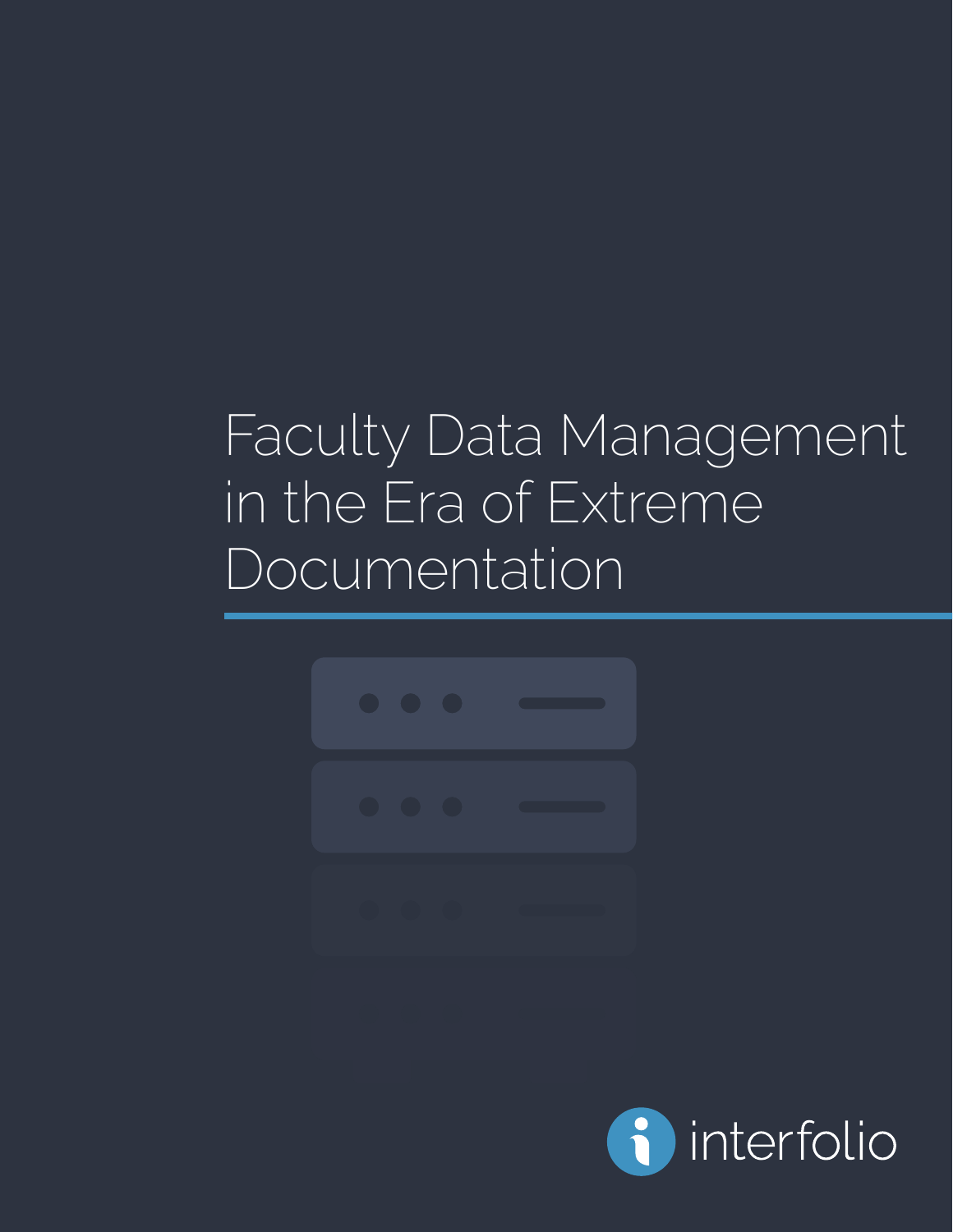#### **FACULTY DATA MANAGEMENT IN THE ERA OF EXTREME DOCUMENTATION**

The latest trends affecting institutions of higher learning will require more than ever from college administrators. Government cutbacks have intensified competition among faculty and institutions for funding. "Competing for grant funding has gotten harder since 2008 and the number of successful grant hits has declined. In short, there is more competition for grants but the dollars haven't grown," says Thomas Miller, Associate Provost for Faculty Affairs at the University of Arizona. That leaves faculty members scrambling.

A rise in public scrutiny, another recent trend, has also increased the pressure, especially for institutions that rely on tax dollars or other public money. Disgruntled taxpayers increasingly are demanding proof that faculty are productive. The bureaucrats, responding to the politicians, are demanding more up-to-date and comprehensive documentation on faculty from administrators.

"I'm seeing a greater sense of accountability in general. We want to show the connection of the university to priorities and needs," notes Daniel Kain, Vice Provost for Academic Personnel at Northern Arizona University. Adds Miller: "We want to be able to map the footprint of the faculty and the university in the world in terms of partnerships and agencies."

Finally, there is the increasingly demanding accreditation process and the documentation entailed. Accreditation was simple when all an institution had to do was trot out its lineup of full-time faculty. But now there is a host of adjunct faculty of various sorts who have to be documented and accounted for too.

"The accreditation environment has changed; the Federal government is more involved due to financial aid so accreditation is now taken more seriously," observes Alan McCord, Associate Provost and Dean of Graduate Studies, Lawrence Technological University.

Many barely have the tools to cope with the data and documentation. Excel spreadsheets and Microsoft Word documents are simply too cumbersome to meet the incessant demands for the most up-to-date documentation.

At the same time institutions of higher education need to leverage data—program data, faculty data, student data, and more—to satisfy the unceasing demands for more documentation even while faculty scramble to crank out more grant and funding proposals. Let's call this the era of extreme documentation.

## With a Push of a Button

In response, institutions are starting to realize that these trends require systematic data management, and they are turning to sophisticated tools to help them meet what amounts to never ending demands for documentation and information — usually the same information but in different forms and formats. A good data management system, however, can turn out faculty profiles for accreditation and with the push of a button crank out a slightly different version for a grant application.

To prep his faculty for this new era of documentation, Miller put together a list of ten reasons why they needed a tool to collect, manage, and distribute all their faculty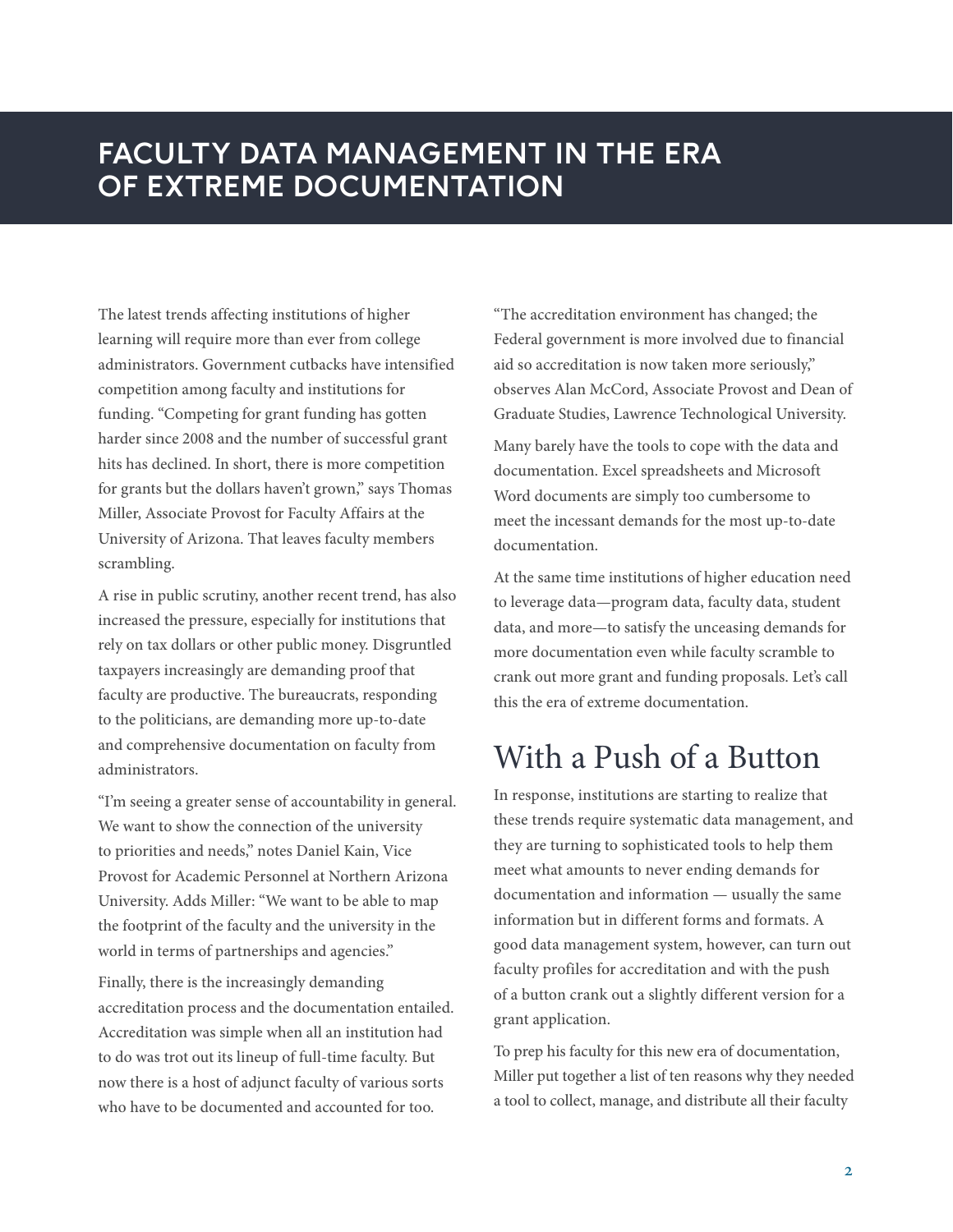### **FACULTY DATA MANAGEMENT IN THE ERA OF EXTREME DOCUMENTATION**

accomplishments, including outreach collaborations with businesses and community partners. The latter especially goes unpublicized and unrecognized. With the slowdown in grants and funding, this kind of effort takes on even greater importance.

Miller's list of reasons emphasizes the various ways a data management system saves faculty time. For instance, faculty will only have to enter information once and not be asked to provide such information for program reviews, biosketches for grants, and other purposes. It also will save them time when preparing materials for annual reviews because they will be able to draw on information already in the database. Neither will they have to enter information on their teaching, sponsored projects, or other activities; again, the information simply can be drawn from the existing database.

Miller concluded both faculty and department staff will save time by being able to transfer annual review information into promotion and tenure dossiers. Furthermore, the system will generate CVs that faculty can customize and use for varied purposes.

## Significant Cost Savings

How much can a data management system save an institution? After the initial data entry faculty can save three, five, ten or more hours a year depending on how many funding opportunities and grants they are chasing. According to an informal ROI analysis by Dr. Charles Patrick, Chief Academic Officer and Professor, Penn State University - Worthington Scranton campus, for an institution with 300 faculty, annual savings can be as much as \$210,000 in saved time for faculty. At an institution with 1500 faculty, annual savings could top \$1 million.

Although the faculty should be clamoring for a data management system, if only to put an end to the unending requests for information and to expedite their search for funding, there are better reasons for the institution to invest in a modern data management system. These revolve around the ability to leverage data for a variety of purposes, from attracting corporate involvement to facilitating accountability and more efficiently managing faculty data.

## Accreditation Support

But the biggest reason for a solid faculty data system may be streamlining accreditation. In our current era of extreme documentation, a data management system helps ensure that faculty data and the critical documents based on that data are accepted without question the first time — saving faculty and administrators significant amounts of time.

## Independent Assessment Analysis

An organization's information is increasingly understood as a valuable asset, maybe its most valuable asset. This understanding is driving the growing interest in big data and data analytics. This is not about only big data but all the organization's data